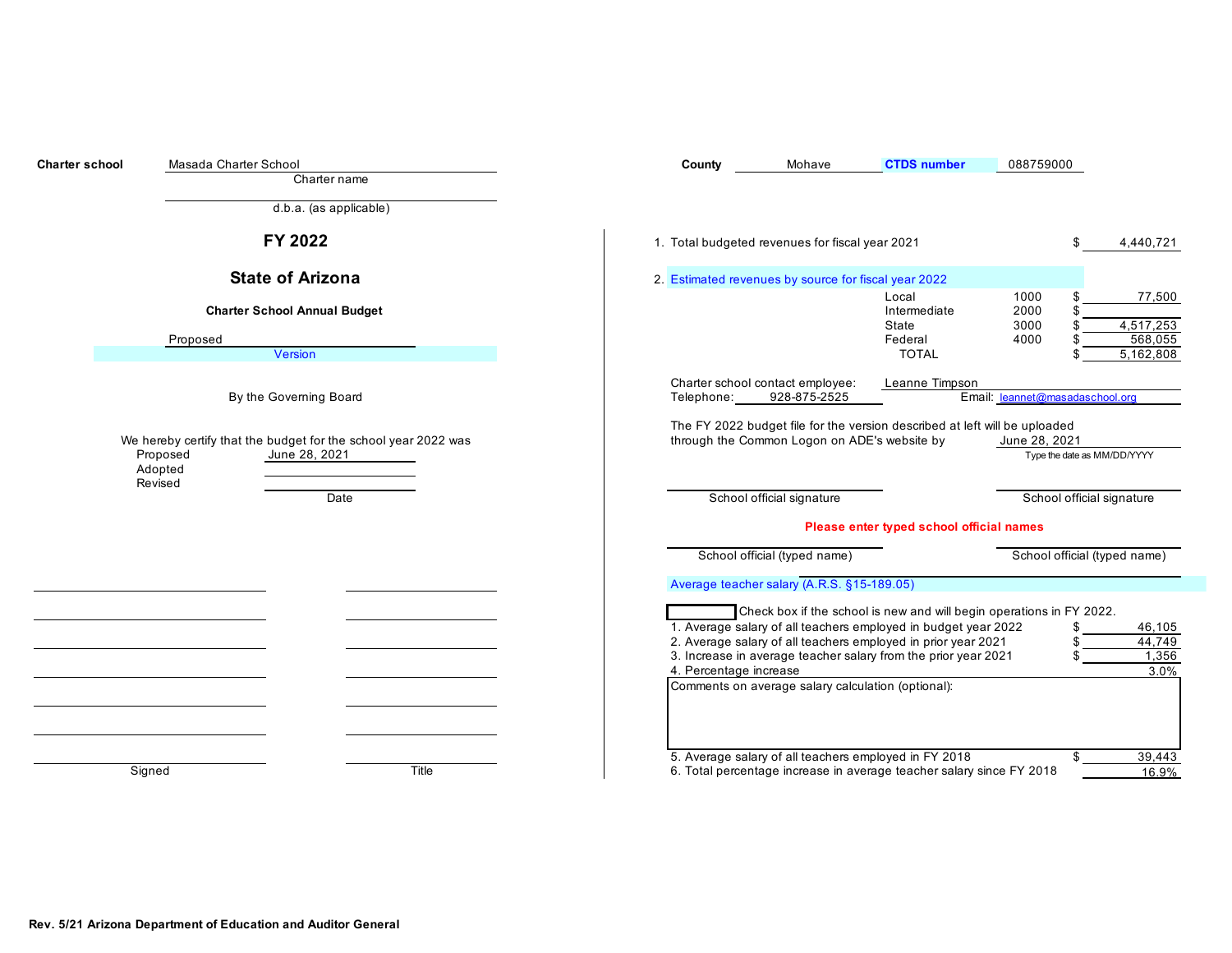Masada Charter School

Charter school Masada Charter School County Mohave County Mohave County Mohave CTDS number 088759000

# **Charter contact information**

|                                                      | Prefix | First name | Last name | Email address              | Telephone number |
|------------------------------------------------------|--------|------------|-----------|----------------------------|------------------|
| <b>Charter Representative</b>                        |        | Leanne     | Timpson   | laennet@masadaschool.com   | 928-875-2525     |
| <b>Charter Representative</b>                        |        | Leanne     | Timpson   | laennet@masadaschool.com   | 928-875-2525     |
| <b>Executive Assistant to Charter Representative</b> |        |            |           |                            |                  |
| <b>Business Manager</b>                              |        | John       | McFarlane | iohn@numbersetcandetc.com  | 480-821-1897     |
| <b>Business Consultant</b>                           |        |            |           |                            |                  |
| AzEDS/ADM Data Coordinator                           |        | Susanne    | Hammon    | susannah@masadaschool.com  | 928-875-2525     |
| <b>SPED Data Coordinator</b>                         |        | Jessikah   | Timpson   | iessikaht@masadaschool.com | 928-875-2525     |
| <b>Poverty Coordinator</b>                           |        |            |           |                            |                  |
| Assessments Coordinator                              |        |            |           |                            |                  |
| Curriculum Coordinator                               |        |            |           |                            |                  |
| Information Technology (IT) Director                 |        |            |           |                            |                  |
| Governing Board Member                               |        | Linda      | Chatwin   | Imchatwin@vahoo.com        | 801-550-5076     |
| Governing Board Member                               |        | Don        | Timpson   | timpsond@vahoo.com         | 435-467-2466     |
| Governing Board Member                               |        | Joseph     | Hammon    | ioseph.cbz@cpaz.net        | 435-691-4062     |
| Governing Board Member                               |        | Barbara    | Knudson   | barbaraknudson@hotmail.com | 435-691-4608     |
| Governing Board Member                               |        | Lorin      | Zitting   | lorik.k.zitting@amail.com  | 435-467-5380     |
| Governing Board Member                               |        | Kris       | Holm      | kholm71@amail.com          | 702-277-3945     |
| Governing Board Member                               |        | Marlyne    | Hammon    | marlynehammon@vahoo.com    | 435-467-4262     |
| Governing Board Member                               |        |            |           |                            |                  |
| Governing Board Member                               |        |            |           |                            |                  |

Student Information System (SIS) Vendor

Accounting Information System

Is the Charter exempt from the Uniform System of Financial Records for Charter Schools (USFRCS)?

Select from drop-down Edupoint (Edupoint) No **QuickBooks** 

Charter's website address www.masadaschool.org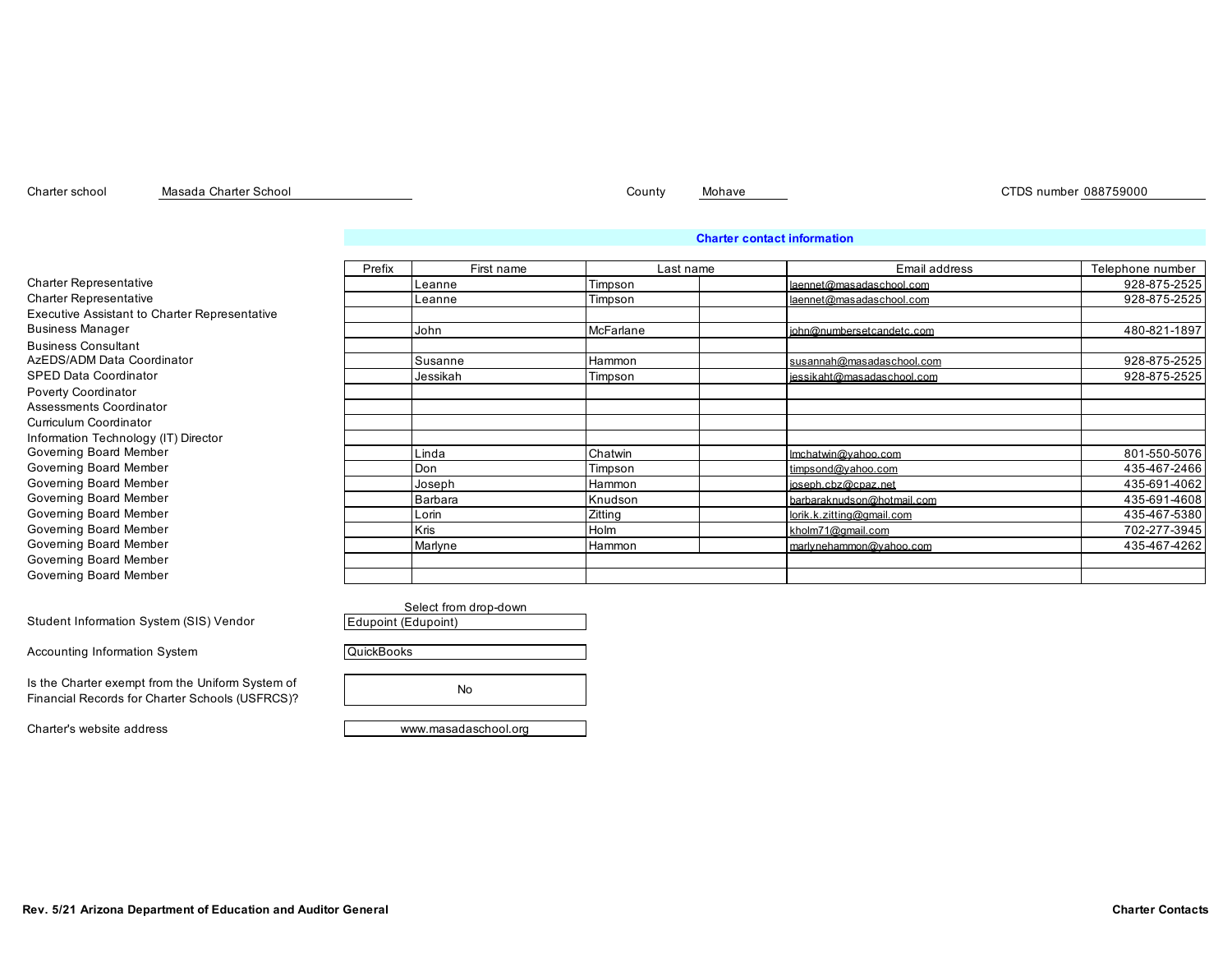| Purchased<br><b>Totals</b><br>$\%$<br>Prior<br><b>Employee</b><br>services<br><b>Budget</b><br>Expenses<br>benefits<br>6300, 6400,<br>Supplies<br>Other<br>Salaries<br>Increase/<br>year<br>year<br>6100<br>6200<br>6500<br>6600<br>6800<br>2021<br>2022<br>decrease<br>1000 Instruction<br>511,733<br>11,337<br>119,265<br>11,000<br>2,207,745<br>1,435,035<br>1<br>781,700<br>Support services<br>2100 Students<br>96,838<br>750<br>20,303<br>362,375<br>$\overline{2}$<br>244,484<br>258,822<br>156,091<br>66,580<br>44.806<br>287,689<br>287.611<br>2200 Instruction<br>20,134<br>3<br>$\Omega$<br>$\Omega$<br>2300 General administration<br>119,553<br>$\overline{515,006}$<br>487.345<br>2400 School administration<br>301,832<br>61,960<br>4,000<br>5<br>32,935<br>13,045<br>91,980<br>25,565<br>142,694<br>164,525<br>1,000<br>2500 Central services<br>6<br>35,500<br>14,061<br>262,800<br>43,306<br>500<br>328,343<br>356,167<br>2600 Operation & maintenance of plant<br>2900 Other support services<br>$\mathbf 0$<br>$\mathbf 0$<br>8<br>$\Omega$<br>$\Omega$<br>3000 Operation of noninstructional services<br>9<br>4000 Facilities acquisition & construction<br>10.<br>$\mathbf 0$<br>$\mathbf{0}$<br>153,000<br>155,000<br>153,000<br>5000 Debt service<br>11<br>12.<br>0<br>0<br>0<br>$\mathbf 0$<br>13.<br>$\overline{0}$<br>$\Omega$<br>14<br>1,552,542<br>473,633<br>228.573<br>169.500<br>3,895,299<br>3,246,058<br>Subtotal (lines 1-14)<br>15.<br>821,810<br>16.<br>1000 Instruction<br>69,388<br>36,058<br>9,003<br>152,925<br>114,449<br>Support services<br>2100 Students<br>17.<br>51,500<br>20,399<br>61,849<br>1,000<br>95,443<br>134,748<br>18.<br>$\mathbf 0$<br>$\mathbf 0$<br>2200 Instruction<br>$\Omega$<br>$\mathbf{0}$<br>19.<br>2300 General administration<br>20.<br>77,678<br>30,768<br>103,368<br>108,446<br>2400 School administration<br>21<br>2500 Central services<br>$\mathbf 0$<br>$\mathbf 0$<br>22.<br>$\Omega$<br>$\mathbf{0}$<br>2600 Operation & maintenance of plant<br>23<br>$\Omega$<br>2900 Other support services<br>$\Omega$<br>24<br>$\mathbf 0$<br>3000 Operation of noninstructional services<br>$\mathbf 0$<br>$\mathbf 0$<br>4000 Facilities acquisition & construction<br>25.<br>$\mathbf 0$<br>$\overline{0}$<br>$\overline{0}$<br>5000 Debt service<br>26.<br>198.566<br>87,225<br>351,736<br>357,643<br>Subtotal (lines 16-26)<br>27<br>61,849<br>10,003<br>$\Omega$<br>28.<br>5.000<br>5,000<br>4,424<br>29.<br>$\mathbf 0$<br>0<br>30.<br>$\mathbf 0$<br>0<br>$\overline{31}$<br>$\overline{0}$<br>$\overline{0}$<br>Subtotal (lines 15 and 27-31)<br>32.<br>1,751,108<br>540,482<br>238,576<br>169,500<br>4,251,459<br>3,608,701<br>909,035<br>33.<br>381,075<br>72,404<br>$\mathbf 0$<br>255,430<br>453.479<br>$\mathbf{0}$<br>34<br>12,000<br>12,000<br>35.<br>$\mathbf 0$<br>$\mathbf 0$<br>$\mathbf 0$<br>$\mathbf 0$<br>$\mathbf 0$<br>$\mathbf 0$<br>$\mathbf 0$<br>36.<br>$\mathbf 0$<br>$\mathbf 0$<br>$\mathbf 0$<br>$\mathbf 0$<br>$\Omega$<br>$\mathbf 0$<br>$\mathbf 0$<br>37.<br>$\mathbf 0$<br>748,055<br>$\overline{38}$<br>4,822,235<br><b>Total (lines 32-37)</b><br>2,132,183<br>981,439<br>540.482<br>238.576<br>169.500<br>4,518,889 | Masada Charter School<br>Charter school                      |  | County | Mohave |  | CTDS number | 088759000     |
|----------------------------------------------------------------------------------------------------------------------------------------------------------------------------------------------------------------------------------------------------------------------------------------------------------------------------------------------------------------------------------------------------------------------------------------------------------------------------------------------------------------------------------------------------------------------------------------------------------------------------------------------------------------------------------------------------------------------------------------------------------------------------------------------------------------------------------------------------------------------------------------------------------------------------------------------------------------------------------------------------------------------------------------------------------------------------------------------------------------------------------------------------------------------------------------------------------------------------------------------------------------------------------------------------------------------------------------------------------------------------------------------------------------------------------------------------------------------------------------------------------------------------------------------------------------------------------------------------------------------------------------------------------------------------------------------------------------------------------------------------------------------------------------------------------------------------------------------------------------------------------------------------------------------------------------------------------------------------------------------------------------------------------------------------------------------------------------------------------------------------------------------------------------------------------------------------------------------------------------------------------------------------------------------------------------------------------------------------------------------------------------------------------------------------------------------------------------------------------------------------------------------------------------------------------------------------------------------------------------------------------------------------------------------------------------------------------------------------------------------------------------------------------------------------------------------------------------------------------------------------------------------------------------------------------------------------------------------------------------------------------------------------------------------------------------------------------------------------------------------------------------------------------------------------------------------------------------------------------|--------------------------------------------------------------|--|--------|--------|--|-------------|---------------|
|                                                                                                                                                                                                                                                                                                                                                                                                                                                                                                                                                                                                                                                                                                                                                                                                                                                                                                                                                                                                                                                                                                                                                                                                                                                                                                                                                                                                                                                                                                                                                                                                                                                                                                                                                                                                                                                                                                                                                                                                                                                                                                                                                                                                                                                                                                                                                                                                                                                                                                                                                                                                                                                                                                                                                                                                                                                                                                                                                                                                                                                                                                                                                                                                                                  |                                                              |  |        |        |  |             |               |
|                                                                                                                                                                                                                                                                                                                                                                                                                                                                                                                                                                                                                                                                                                                                                                                                                                                                                                                                                                                                                                                                                                                                                                                                                                                                                                                                                                                                                                                                                                                                                                                                                                                                                                                                                                                                                                                                                                                                                                                                                                                                                                                                                                                                                                                                                                                                                                                                                                                                                                                                                                                                                                                                                                                                                                                                                                                                                                                                                                                                                                                                                                                                                                                                                                  |                                                              |  |        |        |  |             |               |
|                                                                                                                                                                                                                                                                                                                                                                                                                                                                                                                                                                                                                                                                                                                                                                                                                                                                                                                                                                                                                                                                                                                                                                                                                                                                                                                                                                                                                                                                                                                                                                                                                                                                                                                                                                                                                                                                                                                                                                                                                                                                                                                                                                                                                                                                                                                                                                                                                                                                                                                                                                                                                                                                                                                                                                                                                                                                                                                                                                                                                                                                                                                                                                                                                                  |                                                              |  |        |        |  |             |               |
|                                                                                                                                                                                                                                                                                                                                                                                                                                                                                                                                                                                                                                                                                                                                                                                                                                                                                                                                                                                                                                                                                                                                                                                                                                                                                                                                                                                                                                                                                                                                                                                                                                                                                                                                                                                                                                                                                                                                                                                                                                                                                                                                                                                                                                                                                                                                                                                                                                                                                                                                                                                                                                                                                                                                                                                                                                                                                                                                                                                                                                                                                                                                                                                                                                  | 1000 Schoolwide Project and 1500-1999 Other Special Projects |  |        |        |  |             |               |
|                                                                                                                                                                                                                                                                                                                                                                                                                                                                                                                                                                                                                                                                                                                                                                                                                                                                                                                                                                                                                                                                                                                                                                                                                                                                                                                                                                                                                                                                                                                                                                                                                                                                                                                                                                                                                                                                                                                                                                                                                                                                                                                                                                                                                                                                                                                                                                                                                                                                                                                                                                                                                                                                                                                                                                                                                                                                                                                                                                                                                                                                                                                                                                                                                                  | 100 Regular education                                        |  |        |        |  |             |               |
|                                                                                                                                                                                                                                                                                                                                                                                                                                                                                                                                                                                                                                                                                                                                                                                                                                                                                                                                                                                                                                                                                                                                                                                                                                                                                                                                                                                                                                                                                                                                                                                                                                                                                                                                                                                                                                                                                                                                                                                                                                                                                                                                                                                                                                                                                                                                                                                                                                                                                                                                                                                                                                                                                                                                                                                                                                                                                                                                                                                                                                                                                                                                                                                                                                  |                                                              |  |        |        |  |             | $-35.0\%$ 1.  |
|                                                                                                                                                                                                                                                                                                                                                                                                                                                                                                                                                                                                                                                                                                                                                                                                                                                                                                                                                                                                                                                                                                                                                                                                                                                                                                                                                                                                                                                                                                                                                                                                                                                                                                                                                                                                                                                                                                                                                                                                                                                                                                                                                                                                                                                                                                                                                                                                                                                                                                                                                                                                                                                                                                                                                                                                                                                                                                                                                                                                                                                                                                                                                                                                                                  |                                                              |  |        |        |  |             |               |
|                                                                                                                                                                                                                                                                                                                                                                                                                                                                                                                                                                                                                                                                                                                                                                                                                                                                                                                                                                                                                                                                                                                                                                                                                                                                                                                                                                                                                                                                                                                                                                                                                                                                                                                                                                                                                                                                                                                                                                                                                                                                                                                                                                                                                                                                                                                                                                                                                                                                                                                                                                                                                                                                                                                                                                                                                                                                                                                                                                                                                                                                                                                                                                                                                                  |                                                              |  |        |        |  |             | 40.0% 2.      |
|                                                                                                                                                                                                                                                                                                                                                                                                                                                                                                                                                                                                                                                                                                                                                                                                                                                                                                                                                                                                                                                                                                                                                                                                                                                                                                                                                                                                                                                                                                                                                                                                                                                                                                                                                                                                                                                                                                                                                                                                                                                                                                                                                                                                                                                                                                                                                                                                                                                                                                                                                                                                                                                                                                                                                                                                                                                                                                                                                                                                                                                                                                                                                                                                                                  |                                                              |  |        |        |  |             | $0.0\%$ 3.    |
|                                                                                                                                                                                                                                                                                                                                                                                                                                                                                                                                                                                                                                                                                                                                                                                                                                                                                                                                                                                                                                                                                                                                                                                                                                                                                                                                                                                                                                                                                                                                                                                                                                                                                                                                                                                                                                                                                                                                                                                                                                                                                                                                                                                                                                                                                                                                                                                                                                                                                                                                                                                                                                                                                                                                                                                                                                                                                                                                                                                                                                                                                                                                                                                                                                  |                                                              |  |        |        |  |             |               |
|                                                                                                                                                                                                                                                                                                                                                                                                                                                                                                                                                                                                                                                                                                                                                                                                                                                                                                                                                                                                                                                                                                                                                                                                                                                                                                                                                                                                                                                                                                                                                                                                                                                                                                                                                                                                                                                                                                                                                                                                                                                                                                                                                                                                                                                                                                                                                                                                                                                                                                                                                                                                                                                                                                                                                                                                                                                                                                                                                                                                                                                                                                                                                                                                                                  |                                                              |  |        |        |  |             | $-5.4\%$ 5.   |
|                                                                                                                                                                                                                                                                                                                                                                                                                                                                                                                                                                                                                                                                                                                                                                                                                                                                                                                                                                                                                                                                                                                                                                                                                                                                                                                                                                                                                                                                                                                                                                                                                                                                                                                                                                                                                                                                                                                                                                                                                                                                                                                                                                                                                                                                                                                                                                                                                                                                                                                                                                                                                                                                                                                                                                                                                                                                                                                                                                                                                                                                                                                                                                                                                                  |                                                              |  |        |        |  |             | 15.3% 6.      |
|                                                                                                                                                                                                                                                                                                                                                                                                                                                                                                                                                                                                                                                                                                                                                                                                                                                                                                                                                                                                                                                                                                                                                                                                                                                                                                                                                                                                                                                                                                                                                                                                                                                                                                                                                                                                                                                                                                                                                                                                                                                                                                                                                                                                                                                                                                                                                                                                                                                                                                                                                                                                                                                                                                                                                                                                                                                                                                                                                                                                                                                                                                                                                                                                                                  |                                                              |  |        |        |  |             | $8.5\%$ 7.    |
|                                                                                                                                                                                                                                                                                                                                                                                                                                                                                                                                                                                                                                                                                                                                                                                                                                                                                                                                                                                                                                                                                                                                                                                                                                                                                                                                                                                                                                                                                                                                                                                                                                                                                                                                                                                                                                                                                                                                                                                                                                                                                                                                                                                                                                                                                                                                                                                                                                                                                                                                                                                                                                                                                                                                                                                                                                                                                                                                                                                                                                                                                                                                                                                                                                  |                                                              |  |        |        |  |             | 8.            |
|                                                                                                                                                                                                                                                                                                                                                                                                                                                                                                                                                                                                                                                                                                                                                                                                                                                                                                                                                                                                                                                                                                                                                                                                                                                                                                                                                                                                                                                                                                                                                                                                                                                                                                                                                                                                                                                                                                                                                                                                                                                                                                                                                                                                                                                                                                                                                                                                                                                                                                                                                                                                                                                                                                                                                                                                                                                                                                                                                                                                                                                                                                                                                                                                                                  |                                                              |  |        |        |  |             | 9.            |
|                                                                                                                                                                                                                                                                                                                                                                                                                                                                                                                                                                                                                                                                                                                                                                                                                                                                                                                                                                                                                                                                                                                                                                                                                                                                                                                                                                                                                                                                                                                                                                                                                                                                                                                                                                                                                                                                                                                                                                                                                                                                                                                                                                                                                                                                                                                                                                                                                                                                                                                                                                                                                                                                                                                                                                                                                                                                                                                                                                                                                                                                                                                                                                                                                                  |                                                              |  |        |        |  |             | 10.           |
|                                                                                                                                                                                                                                                                                                                                                                                                                                                                                                                                                                                                                                                                                                                                                                                                                                                                                                                                                                                                                                                                                                                                                                                                                                                                                                                                                                                                                                                                                                                                                                                                                                                                                                                                                                                                                                                                                                                                                                                                                                                                                                                                                                                                                                                                                                                                                                                                                                                                                                                                                                                                                                                                                                                                                                                                                                                                                                                                                                                                                                                                                                                                                                                                                                  |                                                              |  |        |        |  |             | $-1.3\%$ 11.  |
|                                                                                                                                                                                                                                                                                                                                                                                                                                                                                                                                                                                                                                                                                                                                                                                                                                                                                                                                                                                                                                                                                                                                                                                                                                                                                                                                                                                                                                                                                                                                                                                                                                                                                                                                                                                                                                                                                                                                                                                                                                                                                                                                                                                                                                                                                                                                                                                                                                                                                                                                                                                                                                                                                                                                                                                                                                                                                                                                                                                                                                                                                                                                                                                                                                  | 610 School-sponsored cocurricular activities                 |  |        |        |  |             | 12.           |
|                                                                                                                                                                                                                                                                                                                                                                                                                                                                                                                                                                                                                                                                                                                                                                                                                                                                                                                                                                                                                                                                                                                                                                                                                                                                                                                                                                                                                                                                                                                                                                                                                                                                                                                                                                                                                                                                                                                                                                                                                                                                                                                                                                                                                                                                                                                                                                                                                                                                                                                                                                                                                                                                                                                                                                                                                                                                                                                                                                                                                                                                                                                                                                                                                                  | 620 School-sponsored athletics                               |  |        |        |  |             | 13.           |
|                                                                                                                                                                                                                                                                                                                                                                                                                                                                                                                                                                                                                                                                                                                                                                                                                                                                                                                                                                                                                                                                                                                                                                                                                                                                                                                                                                                                                                                                                                                                                                                                                                                                                                                                                                                                                                                                                                                                                                                                                                                                                                                                                                                                                                                                                                                                                                                                                                                                                                                                                                                                                                                                                                                                                                                                                                                                                                                                                                                                                                                                                                                                                                                                                                  | 630, 700, 800, 900 Other programs                            |  |        |        |  |             | 14.           |
|                                                                                                                                                                                                                                                                                                                                                                                                                                                                                                                                                                                                                                                                                                                                                                                                                                                                                                                                                                                                                                                                                                                                                                                                                                                                                                                                                                                                                                                                                                                                                                                                                                                                                                                                                                                                                                                                                                                                                                                                                                                                                                                                                                                                                                                                                                                                                                                                                                                                                                                                                                                                                                                                                                                                                                                                                                                                                                                                                                                                                                                                                                                                                                                                                                  |                                                              |  |        |        |  |             | $-16.7\%$ 15. |
|                                                                                                                                                                                                                                                                                                                                                                                                                                                                                                                                                                                                                                                                                                                                                                                                                                                                                                                                                                                                                                                                                                                                                                                                                                                                                                                                                                                                                                                                                                                                                                                                                                                                                                                                                                                                                                                                                                                                                                                                                                                                                                                                                                                                                                                                                                                                                                                                                                                                                                                                                                                                                                                                                                                                                                                                                                                                                                                                                                                                                                                                                                                                                                                                                                  | 200 Special education                                        |  |        |        |  |             |               |
|                                                                                                                                                                                                                                                                                                                                                                                                                                                                                                                                                                                                                                                                                                                                                                                                                                                                                                                                                                                                                                                                                                                                                                                                                                                                                                                                                                                                                                                                                                                                                                                                                                                                                                                                                                                                                                                                                                                                                                                                                                                                                                                                                                                                                                                                                                                                                                                                                                                                                                                                                                                                                                                                                                                                                                                                                                                                                                                                                                                                                                                                                                                                                                                                                                  |                                                              |  |        |        |  |             | $-25.2\%$ 16. |
|                                                                                                                                                                                                                                                                                                                                                                                                                                                                                                                                                                                                                                                                                                                                                                                                                                                                                                                                                                                                                                                                                                                                                                                                                                                                                                                                                                                                                                                                                                                                                                                                                                                                                                                                                                                                                                                                                                                                                                                                                                                                                                                                                                                                                                                                                                                                                                                                                                                                                                                                                                                                                                                                                                                                                                                                                                                                                                                                                                                                                                                                                                                                                                                                                                  |                                                              |  |        |        |  |             |               |
|                                                                                                                                                                                                                                                                                                                                                                                                                                                                                                                                                                                                                                                                                                                                                                                                                                                                                                                                                                                                                                                                                                                                                                                                                                                                                                                                                                                                                                                                                                                                                                                                                                                                                                                                                                                                                                                                                                                                                                                                                                                                                                                                                                                                                                                                                                                                                                                                                                                                                                                                                                                                                                                                                                                                                                                                                                                                                                                                                                                                                                                                                                                                                                                                                                  |                                                              |  |        |        |  |             | 41.2% 17.     |
|                                                                                                                                                                                                                                                                                                                                                                                                                                                                                                                                                                                                                                                                                                                                                                                                                                                                                                                                                                                                                                                                                                                                                                                                                                                                                                                                                                                                                                                                                                                                                                                                                                                                                                                                                                                                                                                                                                                                                                                                                                                                                                                                                                                                                                                                                                                                                                                                                                                                                                                                                                                                                                                                                                                                                                                                                                                                                                                                                                                                                                                                                                                                                                                                                                  |                                                              |  |        |        |  |             | 18.           |
|                                                                                                                                                                                                                                                                                                                                                                                                                                                                                                                                                                                                                                                                                                                                                                                                                                                                                                                                                                                                                                                                                                                                                                                                                                                                                                                                                                                                                                                                                                                                                                                                                                                                                                                                                                                                                                                                                                                                                                                                                                                                                                                                                                                                                                                                                                                                                                                                                                                                                                                                                                                                                                                                                                                                                                                                                                                                                                                                                                                                                                                                                                                                                                                                                                  |                                                              |  |        |        |  |             | 19.           |
|                                                                                                                                                                                                                                                                                                                                                                                                                                                                                                                                                                                                                                                                                                                                                                                                                                                                                                                                                                                                                                                                                                                                                                                                                                                                                                                                                                                                                                                                                                                                                                                                                                                                                                                                                                                                                                                                                                                                                                                                                                                                                                                                                                                                                                                                                                                                                                                                                                                                                                                                                                                                                                                                                                                                                                                                                                                                                                                                                                                                                                                                                                                                                                                                                                  |                                                              |  |        |        |  |             | 4.9% 20.      |
|                                                                                                                                                                                                                                                                                                                                                                                                                                                                                                                                                                                                                                                                                                                                                                                                                                                                                                                                                                                                                                                                                                                                                                                                                                                                                                                                                                                                                                                                                                                                                                                                                                                                                                                                                                                                                                                                                                                                                                                                                                                                                                                                                                                                                                                                                                                                                                                                                                                                                                                                                                                                                                                                                                                                                                                                                                                                                                                                                                                                                                                                                                                                                                                                                                  |                                                              |  |        |        |  |             | 21.           |
|                                                                                                                                                                                                                                                                                                                                                                                                                                                                                                                                                                                                                                                                                                                                                                                                                                                                                                                                                                                                                                                                                                                                                                                                                                                                                                                                                                                                                                                                                                                                                                                                                                                                                                                                                                                                                                                                                                                                                                                                                                                                                                                                                                                                                                                                                                                                                                                                                                                                                                                                                                                                                                                                                                                                                                                                                                                                                                                                                                                                                                                                                                                                                                                                                                  |                                                              |  |        |        |  |             | 22.           |
|                                                                                                                                                                                                                                                                                                                                                                                                                                                                                                                                                                                                                                                                                                                                                                                                                                                                                                                                                                                                                                                                                                                                                                                                                                                                                                                                                                                                                                                                                                                                                                                                                                                                                                                                                                                                                                                                                                                                                                                                                                                                                                                                                                                                                                                                                                                                                                                                                                                                                                                                                                                                                                                                                                                                                                                                                                                                                                                                                                                                                                                                                                                                                                                                                                  |                                                              |  |        |        |  |             | 23.           |
|                                                                                                                                                                                                                                                                                                                                                                                                                                                                                                                                                                                                                                                                                                                                                                                                                                                                                                                                                                                                                                                                                                                                                                                                                                                                                                                                                                                                                                                                                                                                                                                                                                                                                                                                                                                                                                                                                                                                                                                                                                                                                                                                                                                                                                                                                                                                                                                                                                                                                                                                                                                                                                                                                                                                                                                                                                                                                                                                                                                                                                                                                                                                                                                                                                  |                                                              |  |        |        |  |             | 24.           |
|                                                                                                                                                                                                                                                                                                                                                                                                                                                                                                                                                                                                                                                                                                                                                                                                                                                                                                                                                                                                                                                                                                                                                                                                                                                                                                                                                                                                                                                                                                                                                                                                                                                                                                                                                                                                                                                                                                                                                                                                                                                                                                                                                                                                                                                                                                                                                                                                                                                                                                                                                                                                                                                                                                                                                                                                                                                                                                                                                                                                                                                                                                                                                                                                                                  |                                                              |  |        |        |  |             | 25.           |
|                                                                                                                                                                                                                                                                                                                                                                                                                                                                                                                                                                                                                                                                                                                                                                                                                                                                                                                                                                                                                                                                                                                                                                                                                                                                                                                                                                                                                                                                                                                                                                                                                                                                                                                                                                                                                                                                                                                                                                                                                                                                                                                                                                                                                                                                                                                                                                                                                                                                                                                                                                                                                                                                                                                                                                                                                                                                                                                                                                                                                                                                                                                                                                                                                                  |                                                              |  |        |        |  |             | 26.           |
|                                                                                                                                                                                                                                                                                                                                                                                                                                                                                                                                                                                                                                                                                                                                                                                                                                                                                                                                                                                                                                                                                                                                                                                                                                                                                                                                                                                                                                                                                                                                                                                                                                                                                                                                                                                                                                                                                                                                                                                                                                                                                                                                                                                                                                                                                                                                                                                                                                                                                                                                                                                                                                                                                                                                                                                                                                                                                                                                                                                                                                                                                                                                                                                                                                  |                                                              |  |        |        |  |             | $1.7\%$ 27.   |
|                                                                                                                                                                                                                                                                                                                                                                                                                                                                                                                                                                                                                                                                                                                                                                                                                                                                                                                                                                                                                                                                                                                                                                                                                                                                                                                                                                                                                                                                                                                                                                                                                                                                                                                                                                                                                                                                                                                                                                                                                                                                                                                                                                                                                                                                                                                                                                                                                                                                                                                                                                                                                                                                                                                                                                                                                                                                                                                                                                                                                                                                                                                                                                                                                                  | 400 Pupil transportation                                     |  |        |        |  |             | 13.0% 28.     |
|                                                                                                                                                                                                                                                                                                                                                                                                                                                                                                                                                                                                                                                                                                                                                                                                                                                                                                                                                                                                                                                                                                                                                                                                                                                                                                                                                                                                                                                                                                                                                                                                                                                                                                                                                                                                                                                                                                                                                                                                                                                                                                                                                                                                                                                                                                                                                                                                                                                                                                                                                                                                                                                                                                                                                                                                                                                                                                                                                                                                                                                                                                                                                                                                                                  | 530 Dropout prevention programs                              |  |        |        |  |             | 29.           |
|                                                                                                                                                                                                                                                                                                                                                                                                                                                                                                                                                                                                                                                                                                                                                                                                                                                                                                                                                                                                                                                                                                                                                                                                                                                                                                                                                                                                                                                                                                                                                                                                                                                                                                                                                                                                                                                                                                                                                                                                                                                                                                                                                                                                                                                                                                                                                                                                                                                                                                                                                                                                                                                                                                                                                                                                                                                                                                                                                                                                                                                                                                                                                                                                                                  | 540 Joint career & technical ed. & vocational ed. center     |  |        |        |  |             | 30.           |
|                                                                                                                                                                                                                                                                                                                                                                                                                                                                                                                                                                                                                                                                                                                                                                                                                                                                                                                                                                                                                                                                                                                                                                                                                                                                                                                                                                                                                                                                                                                                                                                                                                                                                                                                                                                                                                                                                                                                                                                                                                                                                                                                                                                                                                                                                                                                                                                                                                                                                                                                                                                                                                                                                                                                                                                                                                                                                                                                                                                                                                                                                                                                                                                                                                  | 550 K-3 Reading                                              |  |        |        |  |             | 31.           |
|                                                                                                                                                                                                                                                                                                                                                                                                                                                                                                                                                                                                                                                                                                                                                                                                                                                                                                                                                                                                                                                                                                                                                                                                                                                                                                                                                                                                                                                                                                                                                                                                                                                                                                                                                                                                                                                                                                                                                                                                                                                                                                                                                                                                                                                                                                                                                                                                                                                                                                                                                                                                                                                                                                                                                                                                                                                                                                                                                                                                                                                                                                                                                                                                                                  |                                                              |  |        |        |  |             | $-15.1\%$ 32. |
|                                                                                                                                                                                                                                                                                                                                                                                                                                                                                                                                                                                                                                                                                                                                                                                                                                                                                                                                                                                                                                                                                                                                                                                                                                                                                                                                                                                                                                                                                                                                                                                                                                                                                                                                                                                                                                                                                                                                                                                                                                                                                                                                                                                                                                                                                                                                                                                                                                                                                                                                                                                                                                                                                                                                                                                                                                                                                                                                                                                                                                                                                                                                                                                                                                  | 1010 Classroom Site Project (from page 3, line 6)            |  |        |        |  |             | 77.5% 33.     |
|                                                                                                                                                                                                                                                                                                                                                                                                                                                                                                                                                                                                                                                                                                                                                                                                                                                                                                                                                                                                                                                                                                                                                                                                                                                                                                                                                                                                                                                                                                                                                                                                                                                                                                                                                                                                                                                                                                                                                                                                                                                                                                                                                                                                                                                                                                                                                                                                                                                                                                                                                                                                                                                                                                                                                                                                                                                                                                                                                                                                                                                                                                                                                                                                                                  | 1020 Instructional Improvement Project (from page 2, line 5) |  |        |        |  |             | $0.0\%$ 34.   |
|                                                                                                                                                                                                                                                                                                                                                                                                                                                                                                                                                                                                                                                                                                                                                                                                                                                                                                                                                                                                                                                                                                                                                                                                                                                                                                                                                                                                                                                                                                                                                                                                                                                                                                                                                                                                                                                                                                                                                                                                                                                                                                                                                                                                                                                                                                                                                                                                                                                                                                                                                                                                                                                                                                                                                                                                                                                                                                                                                                                                                                                                                                                                                                                                                                  | 1071 English Language Learner Project (from page 4, line 11) |  |        |        |  |             | 35.           |
|                                                                                                                                                                                                                                                                                                                                                                                                                                                                                                                                                                                                                                                                                                                                                                                                                                                                                                                                                                                                                                                                                                                                                                                                                                                                                                                                                                                                                                                                                                                                                                                                                                                                                                                                                                                                                                                                                                                                                                                                                                                                                                                                                                                                                                                                                                                                                                                                                                                                                                                                                                                                                                                                                                                                                                                                                                                                                                                                                                                                                                                                                                                                                                                                                                  | 1072 Compensatory Instruction Project (from page 4, line 22) |  |        |        |  |             | 36.           |
|                                                                                                                                                                                                                                                                                                                                                                                                                                                                                                                                                                                                                                                                                                                                                                                                                                                                                                                                                                                                                                                                                                                                                                                                                                                                                                                                                                                                                                                                                                                                                                                                                                                                                                                                                                                                                                                                                                                                                                                                                                                                                                                                                                                                                                                                                                                                                                                                                                                                                                                                                                                                                                                                                                                                                                                                                                                                                                                                                                                                                                                                                                                                                                                                                                  | 1100-1499 Federal and State projects (from page 2, line 33)  |  |        |        |  |             | 37.           |
|                                                                                                                                                                                                                                                                                                                                                                                                                                                                                                                                                                                                                                                                                                                                                                                                                                                                                                                                                                                                                                                                                                                                                                                                                                                                                                                                                                                                                                                                                                                                                                                                                                                                                                                                                                                                                                                                                                                                                                                                                                                                                                                                                                                                                                                                                                                                                                                                                                                                                                                                                                                                                                                                                                                                                                                                                                                                                                                                                                                                                                                                                                                                                                                                                                  |                                                              |  |        |        |  |             | $6.7\%$ 38.   |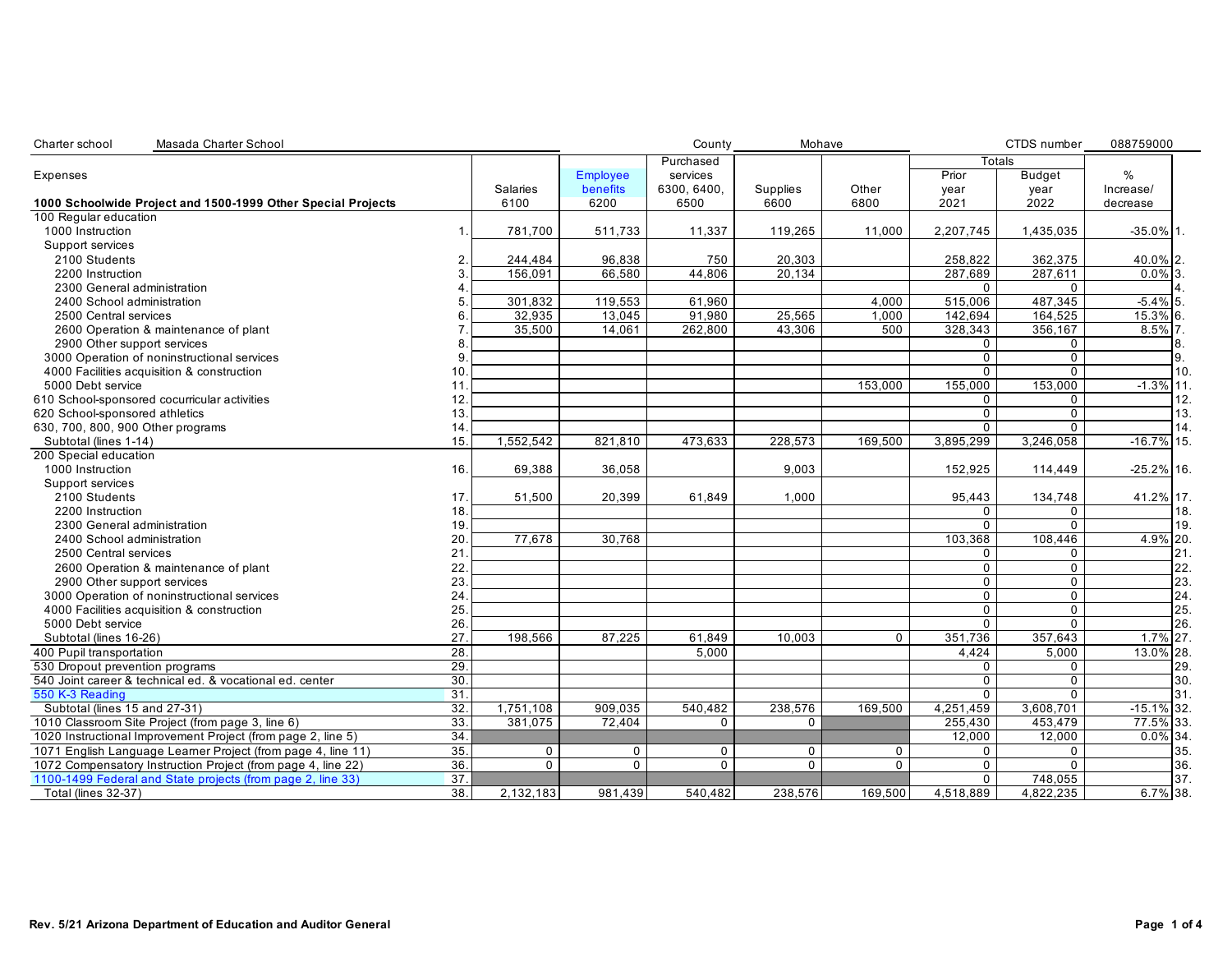| . |                                   |
|---|-----------------------------------|
|   |                                   |
|   |                                   |
|   | <b>Federal and State projects</b> |
|   |                                   |

Masada Charter School

|                                                          | Prior year   | Budget year   |           |                                                                                 |           |                | prior year                   | budget year    |                |
|----------------------------------------------------------|--------------|---------------|-----------|---------------------------------------------------------------------------------|-----------|----------------|------------------------------|----------------|----------------|
| 1100-1399 Federal projects                               | 2021         | 2022          |           |                                                                                 |           |                | 2021                         | 2022           |                |
| 1. 1100-1130 ESEA Title I-Helping Disadvantaged Children | 223.348      | 207,000 1.    |           | 1. Total all disability classifications                                         |           |                | 351.736                      | 357,643        |                |
| 2. 1140-1150 ESEA Title II-Prof. Dev. And Technology     | 20,935       | 26,455 2      |           | 2. Gifted education                                                             |           |                | $\Omega$                     | 0              |                |
| 3. 1160 ESEA Title IV-21st Century Schools               | $\Omega$     |               |           | 3. ELL incremental costs                                                        |           |                |                              | $\mathbf 0$    |                |
| 4. 1170-1180 ESEA Title V-Promote Informed Parent Choice | 0            |               |           | 4. ELL compensatory instruction                                                 |           |                |                              | $\mathbf 0$    |                |
| 5. 1190 ESEA Title III-Limited Eng. & Immigrant Students | $\Omega$     |               |           | 5. Remedial education                                                           |           |                |                              | $\Omega$       |                |
| 6. 1200 ESEA Title VII-Indian Education                  | $\mathbf 0$  |               | 6         | 6. Vocational and technical ed.                                                 |           |                |                              | 0 <sub>6</sub> |                |
| 7. 1210 ESEA Title VI-Flexibility and Accountability     | $\Omega$     |               |           | 7. Career education                                                             |           |                | $\Omega$                     | $\Omega$       |                |
| 8. 1220 IDEA, Part B                                     | 80,815       | 63,600 8.     |           | 8. Total (lines 1-7)                                                            |           |                | 351.736                      | 357,643 8      |                |
| 9. 1230 Johnson-O'Malley                                 | 0            |               |           |                                                                                 |           |                |                              |                |                |
| 10. 1240 Workforce Investment Act                        | 0            |               | 10.       | 9. Expenses budgeted for transporting students with disabilities (as defined in |           |                |                              | 0 <sup>9</sup> |                |
| 11. 1250 AEA-Adult Education                             | $\Omega$     |               |           | A.R.S. §15-761) unique to the IEP                                               |           |                |                              |                |                |
| 12. 1260-1270 Vocational Education-Basic Grants          | $\Omega$     |               | 12.       |                                                                                 |           |                |                              |                |                |
| 13. 1280 ESEA Title X-Homeless Education                 | $\mathbf{0}$ |               | 13.       | <b>Instructional Improvement Project</b>                                        |           |                |                              |                |                |
| 14. 1290 Medicaid Reimbursement                          | $\Omega$     |               | 14.       | Indicate amounts budgeted in Project 1020 for the following:                    |           |                |                              |                |                |
| 15. 1300 Charter School Implementation Proj. (Stimulus)  | $\mathbf 0$  |               | 15.       |                                                                                 |           |                | Prior year                   | Budget year    |                |
| 16. 13 Impact Aid                                        | $\Omega$     |               | 16.       |                                                                                 |           |                | 2021                         | 2022           |                |
| 17 1310-1399 Other Federal Projects                      | 560.764      | $246,000$ 17. |           | 1. Teacher compensation increases                                               |           |                | 12,000                       | 12,000         |                |
| 18. Total federal projects (lines 1-17)                  | 885,862      | 543,055 18.   |           | 2. Class size reduction                                                         |           |                |                              |                | $\overline{2}$ |
| 1400-1499 State projects                                 |              |               |           | 3. Dropout prevention programs                                                  |           |                |                              |                |                |
| 19. 1400 Vocational Education                            | 0            | 0             | 19.       | 4. Instructional improvement programs                                           |           |                | $\Omega$                     |                |                |
| 20. 1410 Early Childhood Block Grant                     | $\mathbf 0$  |               | $0$ 20.   | 5. Total Instructional Improvement (lines 1-4)                                  |           |                | 12,000                       | 12,000         |                |
| 21. 1420 Extended School Year-Pupils with Disabilities   | $\mathbf 0$  |               | $0$   21. |                                                                                 |           |                |                              |                |                |
| 22. 1425 Adult Basic Education                           | $\mathbf 0$  | $\mathbf 0$   | 122.      | Proposed ratios for                                                             |           |                | Selected expenses by type    |                |                |
| 23. 1430 Chemical Abuse Prevention Programs              | 0            | $\mathbf 0$   | 123.      | special education                                                               |           |                | (Must be included on page 1) |                |                |
| 24. 1435 Academic Contests                               | $\mathbf{0}$ | $\Omega$      | 24        | Teacher-pupil                                                                   | 1 to 13.0 | Audit services |                              | 18,500         |                |
| 25. 1450 Gifted Education                                | $\Omega$     | $\mathbf 0$   | 25.       | Staff-pupil                                                                     | 1 to 23.0 |                | Classroom instruction        | 2,221,335      |                |
| 26. 1456 College Credit Exam Incentives                  | $\mathbf 0$  | $\Omega$      | 26.       |                                                                                 |           |                |                              |                |                |
| 27. 1457 Results-based Funding                           | $\mathbf 0$  | 180,000 27.   |           | State equalization assistance budgeted                                          |           |                |                              |                |                |
| 28. 1460 Environmental Special Plate                     | $\Omega$     | $\Omega$      | 28.       | for food service expenses                                                       |           |                |                              |                |                |
| 29. 1465 Charter School Stimulus Fund                    | $\Omega$     | $\Omega$      | 29.       | Enter the amount of State equalization assistance                               |           |                |                              |                |                |
| 30. 14 Arizona Industry Credentials Incentive            | $\mathbf 0$  |               | $0$ 30.   | budgeted for food service, function 3100:                                       |           |                |                              | $\Omega$       |                |
| 31. 1470-1499 Other State Projects                       | $\mathbf 0$  | 25.000 31.    |           |                                                                                 |           |                |                              |                |                |
| 32. Total State projects (lines 19-31)                   | $\Omega$     | 205,000 32.   |           | <b>Debt service</b>                                                             |           |                |                              |                |                |
| 33. Total federal and State projects (lines 18 and 32)   | 885,862      | 748,055 33.   |           | Interest 6850                                                                   |           |                |                              | 153,000        |                |

| <b>Capital acquisitions</b>                                        | Prior year | Budget year |     |
|--------------------------------------------------------------------|------------|-------------|-----|
| 1. 0181 Intangible assets                                          |            |             | .1  |
| 2. 0191 Land and land improvements                                 |            |             | 2.  |
| 3. 0192 Site improvements                                          |            |             | 3.  |
| 4. 0194 Buildings and building improvements                        | 66,850     |             | 14. |
| 5. 0196 Equipment                                                  | 180,000    | 25.000      | 15. |
| 6. 0198 Construction in progress                                   |            |             | I6. |
| 7. Total capital acquisitions (lines 1-6)                          | 246.850    | 25.000      | 7.  |
|                                                                    |            |             |     |
| 8. Total capital acquisitions, if any, budgeted on lines 1-6 above |            |             |     |
| for the K-3 Reading Program                                        | 0          |             | 18. |

Charter school Masada Charter School **County County** Mohave CTDS number 088759000

### **Special education programs by type**

|                                                          |            |              |                                        | Program 200 | Program 200  |      |
|----------------------------------------------------------|------------|--------------|----------------------------------------|-------------|--------------|------|
|                                                          | Prior year | Budget year  |                                        | prior year  | budget year  |      |
| 100-1399 Federal projects                                | 2021       | 2022         |                                        | 2021        | 2022         |      |
| 1. 1100-1130 ESEA Title I-Helping Disadvantaged Children | 223,348    | $207,000$ 1. | 1 Total all disability classifications | 351.736     | 357.643      |      |
| 2. 1140-1150 ESEA Title II-Prof. Dev. And Technology     | 20.935     | $26,455$ 2.  | 2. Gifted education                    |             |              |      |
| 3. 1160 ESEA Title IV-21st Century Schools               |            |              | 3. ELL incremental costs               |             |              |      |
| 4. 1170-1180 ESEA Title V-Promote Informed Parent Choice |            |              | 4. ELL compensatory instruction        |             |              |      |
| 5. 1190 ESEA Title III-Limited Eng. & Immigrant Students |            |              | 5. Remedial education                  |             |              |      |
| 6. 1200 ESEA Title VII-Indian Education                  |            |              | 6. Vocational and technical ed.        |             |              | ) 16 |
| 7. 1210 ESEA Title VI-Flexibility and Accountability     |            |              | 7. Career education                    |             |              |      |
| 8. 1220 IDEA, Part B                                     | 80.815     | 63.600 8.    | 8. Total (lines 1-7)                   | 351,736     | $357,643$ 8. |      |
| 9. 1230 Johnson-O'Malley                                 |            |              |                                        |             |              |      |
|                                                          |            |              |                                        |             |              |      |

#### 13. **1280 ESEA Title X-Homeless Education Improvement Project**

- $\frac{1}{17}$ . 1. Teacher compensation increases<br>55 18. 2. Class size reduction
	-
	-
- 1400 **1400 State projects** 3. Dropout prevention programs 0 19.
	- 20. 12,000 E. Total Instructional Improvement (lines 1-4) 12,000 12,000 12,000 12,000 5.

| 0               | 19. | 4 Instructional improvement programs              |              |                |
|-----------------|-----|---------------------------------------------------|--------------|----------------|
| 0               | 20. | 5. Total Instructional Improvement (lines 1-4)    |              |                |
| 0               | 21. |                                                   |              |                |
| 0               | 22. | <b>Proposed ratios for</b>                        |              | <b>Selecte</b> |
| $\Omega$        | 23. | special education                                 |              | (Must b        |
| $\Omega$        | 24. | Teacher-pupil                                     | 13.0<br>1 to | Audit service  |
| $\Omega$        | 25. | Staff-pupil                                       | 23.0<br>1 to | Classroom in   |
|                 | 26. |                                                   |              |                |
| 000             | 27. | State equalization assistance budgeted            |              |                |
| 0               | 28. | for food service expenses                         |              |                |
| $\Omega$        | 29. | Enter the amount of State equalization assistance |              |                |
| $\Omega$        | 30. | budgeted for food service, function 3100:         |              |                |
| 00              | 31. |                                                   |              |                |
| $\overline{00}$ | 32. | <b>Debt service</b>                               |              |                |
| $\overline{55}$ | 33. | Interest 6850                                     |              |                |

| Budget year | Prior year |
|-------------|------------|
| 2022        | 2021       |
| 12.000      | 12.000     |
|             |            |
|             |            |
|             |            |
| $\sim$      | 0.000      |

| <b>Proposed ratios for</b> |      |      | Selected expenses by type    |          |
|----------------------------|------|------|------------------------------|----------|
| special education          |      |      | (Must be included on page 1) |          |
| ٦il                        | 1 to | 13.0 | Audit services               | 18.50    |
|                            | 1 to | 23.0 | Classroom instruction        | 2,221,33 |
|                            |      |      |                              |          |
| .                          |      |      |                              |          |

# **State equalization assistance budgeted**

# **Debt service**

| Interest 6850           | 153.000 |
|-------------------------|---------|
| Redemption of principal | 207.408 |

### 1. 0181 Intangible assets 1. **Estimated full-time equivalent teachers**  2. 0191 Land and land improvements 0 2. **[A.R.S. §15-903(E)(2)]**

- 1. Number of full-time equivalent certified teachers
- 2. Number of full-time equivalent noncertified teachers
- 3. Number of full-time equivalent contract teachers

| Prior year | Budget year |                 |
|------------|-------------|-----------------|
| 2021       | 2022        |                 |
|            | $10.00$ 1.  |                 |
|            | 15.00       | 12 <sub>1</sub> |
|            | 0.00        |                 |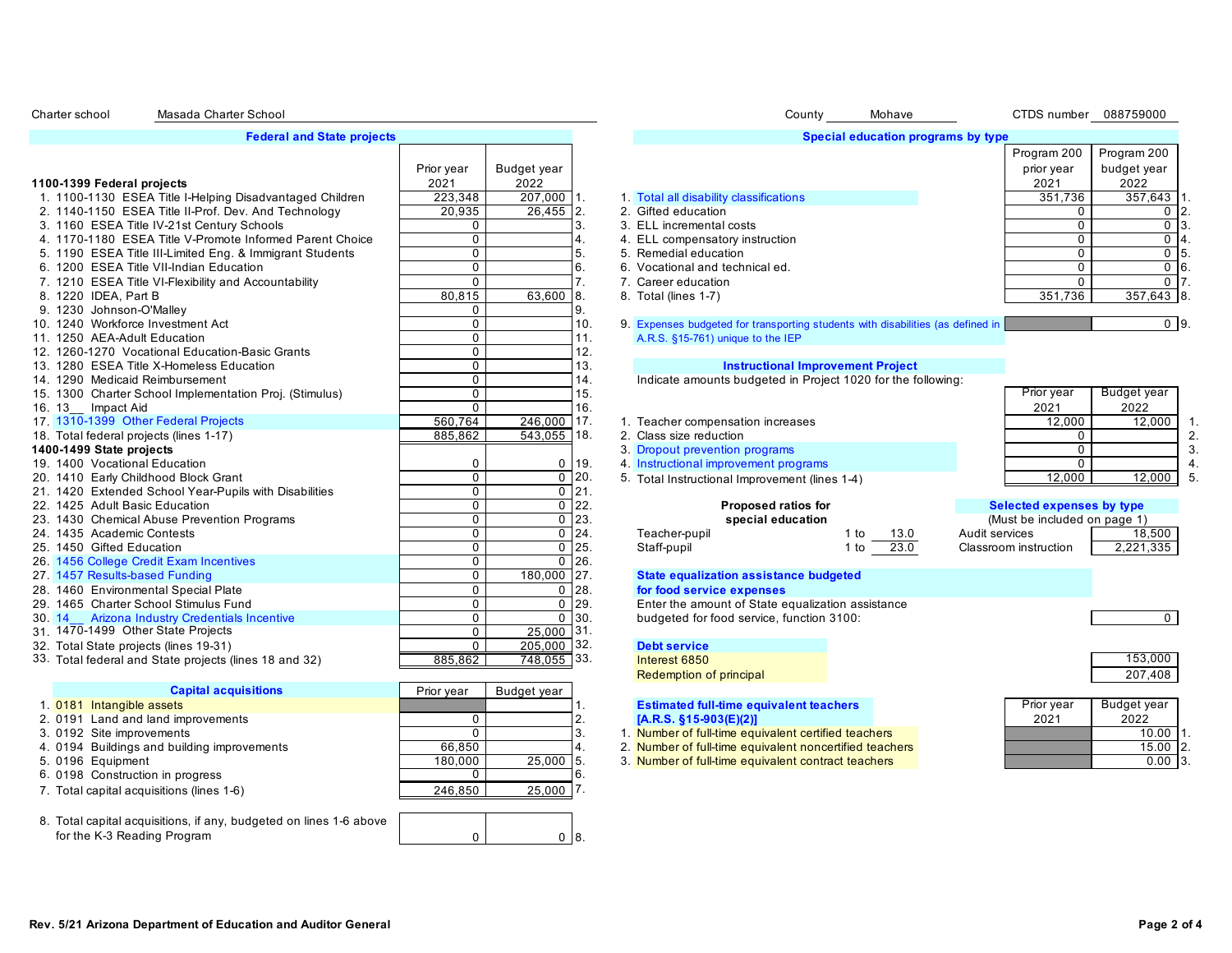Charter school Masada Charter School County County Mohave County Mohave CTDS number 088759000

|                                              |          | Employee | Purchased        |          | Totals     |             |           |
|----------------------------------------------|----------|----------|------------------|----------|------------|-------------|-----------|
| <b>Expenses</b>                              | Salaries | benefits | services         | Supplies | Prior year | Budget year | Increase/ |
|                                              | 6100     | 6200     | 6300, 6400, 6500 | 6600     | 2021       | 2022        | decrease  |
| <b>Classroom Site Project 1010</b>           |          |          |                  |          |            |             |           |
| 1000 Instruction                             | 381.075  | 72.404   |                  |          | 255.430    | 453.479     | 77.5%     |
| 2100 Support services-students               |          |          |                  |          |            |             |           |
| 2200 Support services-instruction            |          |          |                  |          |            |             |           |
| 2300 Support services-general administration |          |          |                  |          |            |             |           |
| 3300 Community services operations           |          |          |                  |          |            |             |           |
| Total Classroom Site Project (lines 1-5)     | 381,075  | 72,404   |                  |          |            | 453,479     |           |

| Classroom Site Project 1010 budgeted property payments |  |
|--------------------------------------------------------|--|
| <b>Property disbursements</b>                          |  |
| Interest 6850                                          |  |
| Redemption of principal                                |  |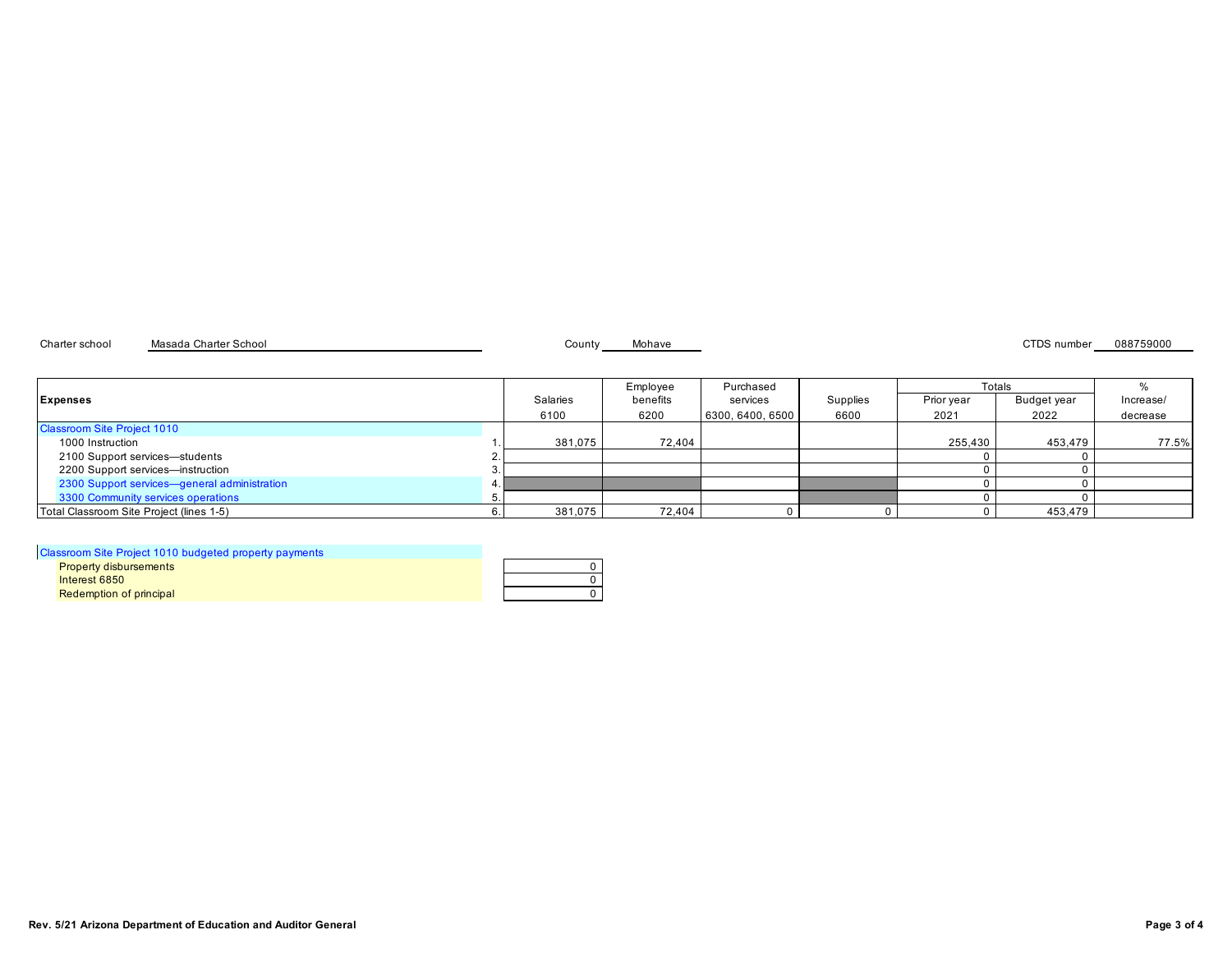| <b>Charter School</b><br>Masada Charter School        |                |                        |                       |                         | County_                      |                       | Mohave           |               | CTDS number        | 088759000           |                       |
|-------------------------------------------------------|----------------|------------------------|-----------------------|-------------------------|------------------------------|-----------------------|------------------|---------------|--------------------|---------------------|-----------------------|
|                                                       |                | Number of<br>personnel |                       |                         |                              | Purchased<br>services |                  |               |                    | Totals              | $\frac{0}{0}$         |
| <b>Expenses</b>                                       |                | Prior<br>year          | <b>Budget</b><br>year | <b>Salaries</b><br>6100 | Employee<br>benefits<br>6200 | 6300, 6400,<br>6500   | Supplies<br>6600 | Other<br>6800 | Prior year<br>2021 | Budget year<br>2022 | Increase/<br>decrease |
| English Language Learner Project - 1071               |                |                        |                       |                         |                              |                       |                  |               |                    |                     |                       |
| 260 Special education-ELL incremental costs           |                |                        |                       |                         |                              |                       |                  |               |                    |                     |                       |
| 1000 Instruction                                      | 1              | 0.00                   |                       |                         |                              |                       |                  |               | 0                  | $\mathbf 0$         |                       |
| Support services                                      |                |                        |                       |                         |                              |                       |                  |               |                    |                     |                       |
| 2100 Students                                         | $\mathbf{2}$   | 0.00                   |                       |                         |                              |                       |                  |               | 0                  | 0                   |                       |
| 2200 Instruction                                      | 3              | 0.00                   |                       |                         |                              |                       |                  |               | $\Omega$           | $\mathbf{0}$        |                       |
| 2300 General administration                           |                | 0.00                   |                       |                         |                              |                       |                  |               | $\Omega$           | $\Omega$            |                       |
| 2400 School administration                            | 5              | 0.00                   |                       |                         |                              |                       |                  |               | $\Omega$           | $\mathbf 0$         |                       |
| 2500 Central services                                 | 6              | 0.00                   |                       |                         |                              |                       |                  |               | $\Omega$           | $\mathbf 0$         |                       |
| 2600 Operation & maintenance of plant                 | $\overline{7}$ | 0.00                   |                       |                         |                              |                       |                  |               | $\Omega$           | $\mathbf{0}$        |                       |
| 2900 Other support services                           | 8              | 0.00                   |                       |                         |                              |                       |                  |               | $\Omega$           | $\mathbf 0$         | 8.                    |
| Program 260 subtotal (lines 1-8)                      |                | 0.00                   | 0.00                  | $\mathbf 0$             | $\mathbf{0}$                 | $\Omega$              | $\mathbf 0$      | $\Omega$      | $\Omega$           | $\Omega$            |                       |
| 430 Pupil Transportation-ELL incremental costs        |                |                        |                       |                         |                              |                       |                  |               |                    |                     |                       |
| Support services                                      |                |                        |                       |                         |                              |                       |                  |               |                    |                     |                       |
| 2700 Student transportation                           | 10.            | 0.00                   |                       |                         |                              |                       |                  |               | $\mathbf 0$        | $\mathbf 0$         |                       |
| Total expenses (lines 9 and 10)                       | 11.            | 0.00                   | 0.00                  | $\mathbf 0$             | $\mathbf 0$                  | $\mathbf{0}$          | $\mathbf 0$      | $\mathbf 0$   | $\Omega$           | $\mathbf 0$         |                       |
|                                                       |                |                        |                       |                         |                              |                       |                  |               |                    |                     |                       |
|                                                       |                |                        | Number of             |                         |                              | Purchased             |                  |               |                    | Totals              |                       |
|                                                       |                |                        | personnel             |                         | Employee<br>services         |                       |                  |               |                    |                     | $\frac{0}{0}$         |
| <b>Expenses</b>                                       |                | Prior                  | <b>Budget</b>         | Salaries                | benefits                     | 6300, 6400,           | Supplies         | Other         | Prior year         | <b>Budget year</b>  | Increase/             |
|                                                       |                | year                   | year                  | 6100                    | 6200                         | 6500                  | 6600             | 6800          | 2021               | 2022                | decrease              |
| <b>Compensatory Instruction Project - 1072</b>        |                |                        |                       |                         |                              |                       |                  |               |                    |                     |                       |
| 265 Special education-ELL compensatory instruction    |                |                        |                       |                         |                              |                       |                  |               |                    |                     |                       |
| 1000 Instruction                                      | 12.            | 0.00                   |                       |                         |                              |                       |                  |               | $\Omega$           | $\Omega$            |                       |
| Support services                                      |                |                        |                       |                         |                              |                       |                  |               |                    |                     |                       |
| 2100 Students                                         | 13.            | 0.00                   |                       |                         |                              |                       |                  |               | 0                  | $\mathbf 0$         |                       |
| 2200 Instruction                                      | 14.            | 0.00                   |                       |                         |                              |                       |                  |               | $\mathbf{0}$       | $\mathbf 0$         |                       |
| 2300 General administration                           | 15.            | 0.00                   |                       |                         |                              |                       |                  |               | $\Omega$           | $\Omega$            |                       |
| 2400 School administration                            | 16.            | 0.00                   |                       |                         |                              |                       |                  |               | $\mathbf 0$        | $\mathbf 0$         |                       |
| 2500 Central services                                 | 17             | 0.00                   |                       |                         |                              |                       |                  |               | $\mathbf{0}$       | $\mathbf{0}$        |                       |
| 2600 Operation & maintenance of plant                 | 18.            | 0.00                   |                       |                         |                              |                       |                  |               | $\Omega$           | $\mathbf 0$         |                       |
| 2900 Other support services                           | 19             | 0.00                   |                       |                         |                              |                       |                  |               | $\Omega$           | $\Omega$            |                       |
| Program 265 subtotal (lines 12-19)                    | 20.            | 0.00                   | 0.00                  | $\mathbf 0$             | $\Omega$                     | $\Omega$              | $\mathbf 0$      | $\Omega$      | $\Omega$           | $\mathbf 0$         |                       |
| 435 Pupil transportation-ELL compensatory instruction |                |                        |                       |                         |                              |                       |                  |               |                    |                     |                       |
| Support services                                      |                |                        |                       |                         |                              |                       |                  |               |                    |                     |                       |
| 2700 Student transportation                           | 21.            | 0.00                   |                       |                         |                              |                       |                  |               | $\Omega$           | $\mathbf 0$         |                       |
| Total expenses (lines 20 and 21)                      | 22.            | 0.00                   | 0.00                  | $\Omega$                | $\Omega$                     | $\Omega$              | $\mathbf{0}$     | $\Omega$      | $\Omega$           | $\Omega$            |                       |

Total expenses (lines 20 and 21) 22. 0.00 0.00 0 0 0 0 0 0 0 22.